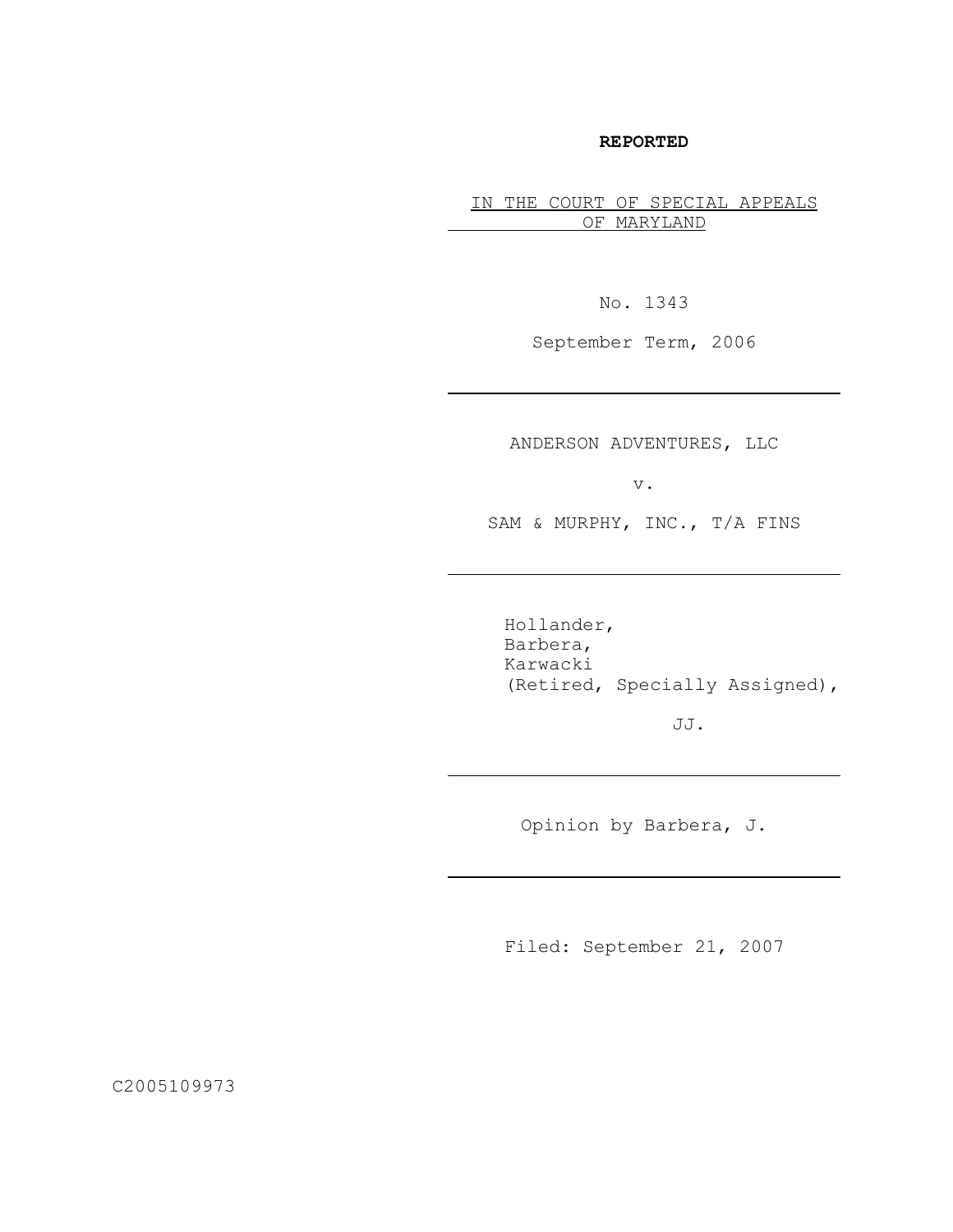The dispute in this appeal stems from the sale and purchase of a restaurant, Fins, located at 1629 Crofton Center in Crofton, Maryland. In 2005, Anderson Adventures, LLC ("Anderson Adventures"), appellant, agreed to purchase the restaurant from Sam & Murphy, Inc. ("Sam & Murphy"), appellee. It was further agreed that closing would not occur until the liquor license for the restaurant could be transferred to appellant, and until then, the restaurant would be managed by Eric Anderson, the managing member of appellant. Two documents governed the transaction: a Restaurant Management Agreement and an Asset Purchase Agreement and Receipt.

At closing, appellant refused to pay appellee the full purchase price set forth in the Asset Purchase Agreement and Receipt. Appellant argued that it was entitled under the terms of the Asset Purchase Agreement and Receipt to withhold from payment nearly \$40,000.00 to cover, *inter alia*, various repairs that appellant had made to equipment in the restaurant and gift certificates issued by appellee, which appellant redeemed.

Appellant thereafter petitioned the Circuit Court for Anne Arundel County "To Assume Jurisdiction and for Appointment of a Receiver for an Insolvent Corporation under the Bulk Sales Act." The court entered an order declaring appellee in receivership and appointed a Receiver.

The court later issued an Order authorizing appellant to pay approximately \$10,000.00 into the court registry pending further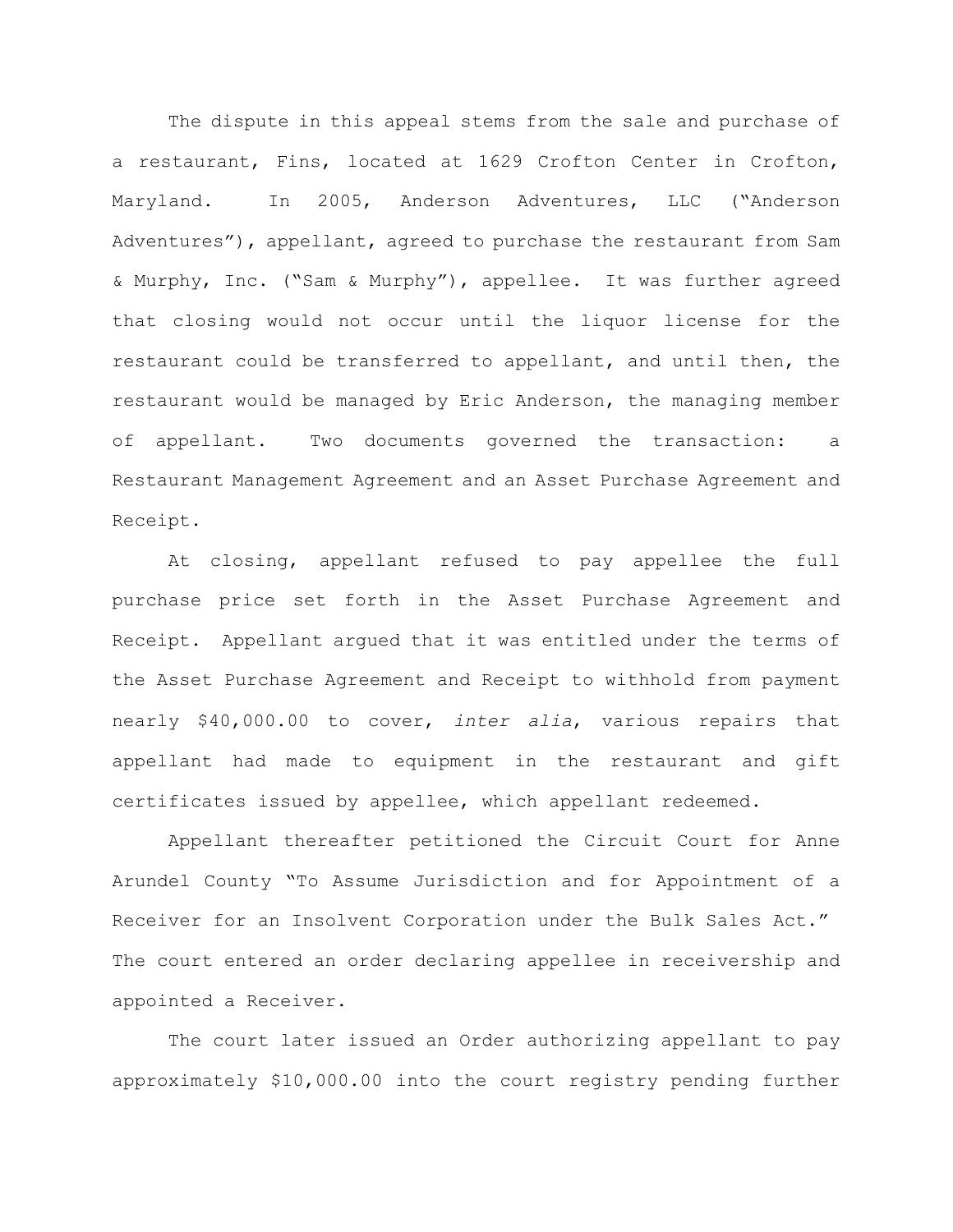proceedings in the receivership. Those funds represented the net proceeds of the sale. The Order recited that the receivership was subject to appellee's contention that the net proceeds of sale were closer to \$50,000.00, and that appellant had wrongly withheld that amount at closing.

Appellee filed a counter-petition asking the court to order appellant to pay into the court registry the additional sum that appellant had withheld at closing. The court conducted a two-day hearing on the counter-petition. The court determined that appellant was responsible for the majority of all restaurant-related repairs incurred after appellant took possession of the restaurant in June 2005. The court ruled that of the nearly \$40,000.00 that appellant withheld at closing, approximately \$28,499.80 of that was wrongly withheld. The court thereafter issued an Order directing appellant to pay that sum into the court registry, to be distributed by the Receiver pursuant to the Bulk Transfers Act. *See* Md. Code (1975, 2002 Repl. Vol.), §§ 6-101 *et seq.* of the Commercial Law Article ("CL").

Appellant timely appealed. Appellant presents the following questions for our review, which we have rearranged and reworded slightly:

1. Did the court commit reversible error in construing an "as is" provision in the Management Agreement to control over express warranties in the Asset Purchase Agreement and Receipt?

2. Did the court commit reversible error in finding that

 $-2-$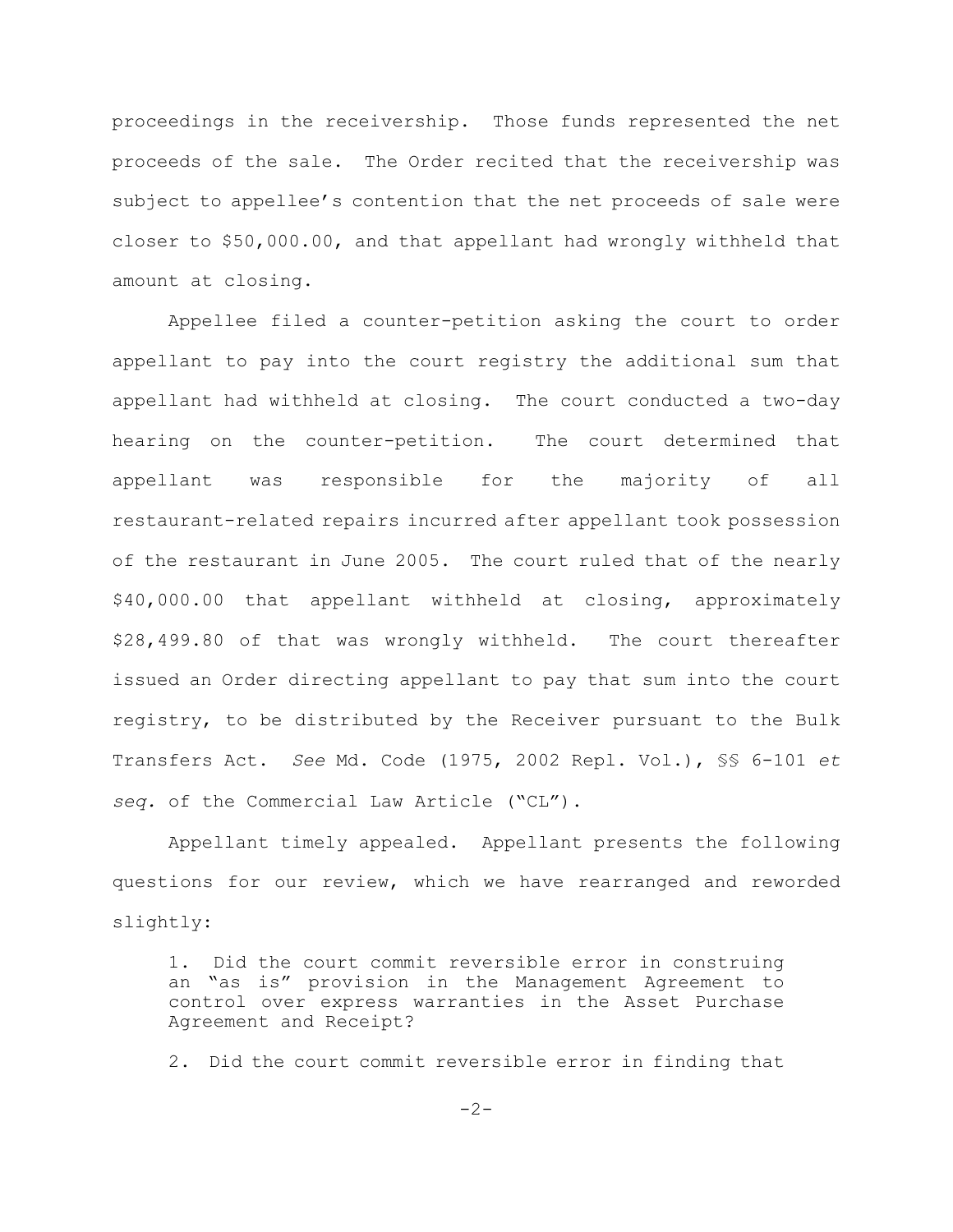gift certificates issued by Sam & Murphy and redeemed after June 26, 2005 were not Sam & Murphy's accounts payable that remained the responsibility of Sam & Murphy?

For reasons we shall explain, we hold that the court erred in finding that appellant purchased the restaurant "as is" and was responsible for restaurant-related repairs incurred after appellant took possession of the restaurant, but before closing on the sale of the restaurant. We further hold that the gift certificates issued by appellee before appellant took over management of the restaurant, and later redeemed to appellant, remained appellee's obligation. The court erred in ruling to the contrary. We therefore shall vacate the judgment and remand for further proceedings.

### **FACTS**

On April 18, 2005, Eric Anderson, the managing member of appellant, wrote a letter of intent to Samuel Chaney, President of Sam & Murphy, outlining appellant's intent to purchase Fins. The letter set forth the terms of the proposed acquisition of the restaurant. The letter provided that appellant "will acquire all of the tangible and intangible assets listed on the balance sheet at the time of closing[,]" and it indicated that the total purchase price for the proposed acquisition would be \$150,000.00. The letter further stated:

In lieu of a deposit, [appellant] will provide [appellee] a short term interest free loan of \$35,000.00 until

 $-3-$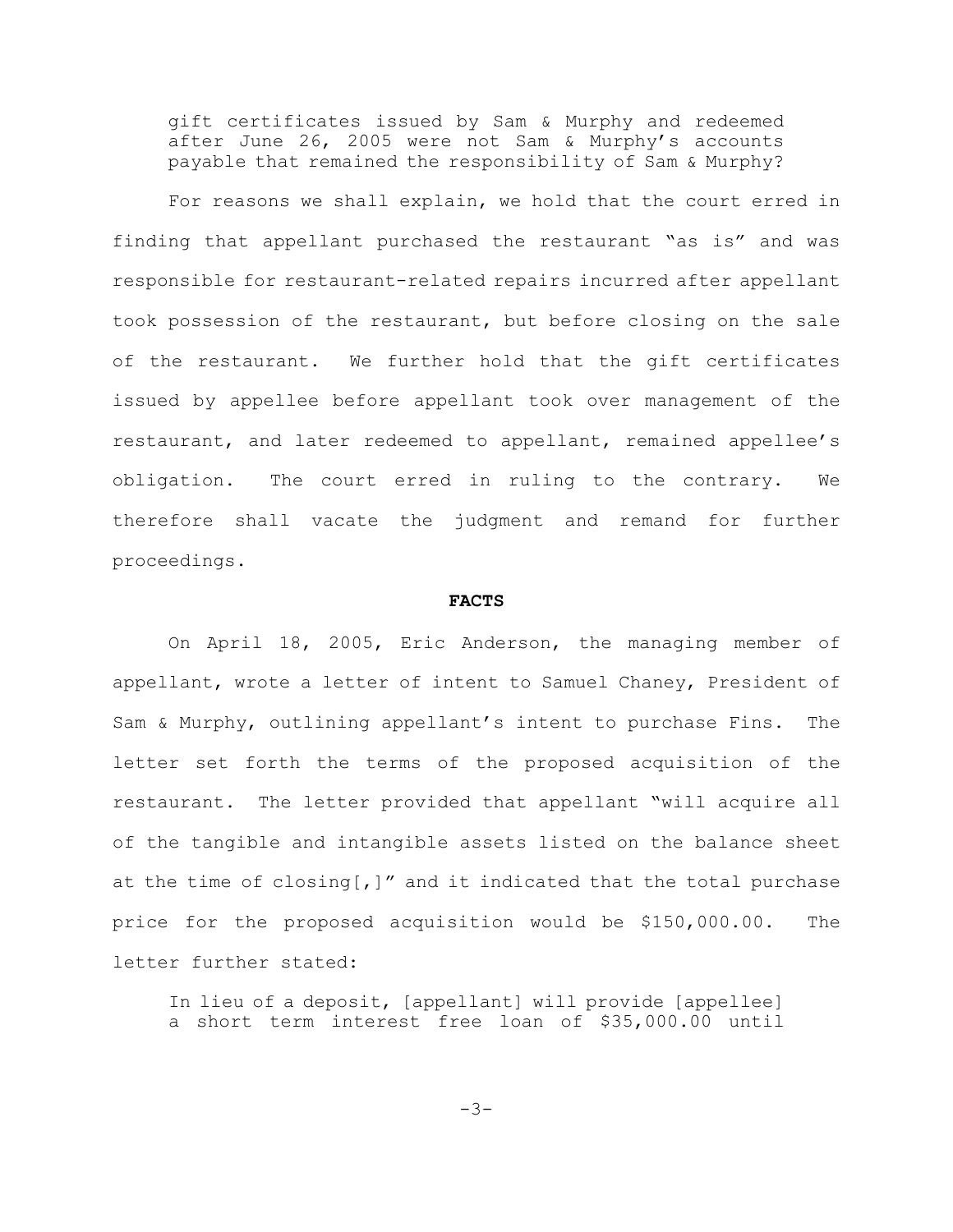closing. $[1]$  This money will be used by [appellee] to pay the State Liquor Board to continue the current license, and the amount will be applied toward the purchase price. The balance is due at closing. The form of Security to secure this loan shall be acceptable to [appellant].

The letter of intent indicated that appellant's purchase of the restaurant was expressly contingent upon the occurrence of nine events, including, *inter alia*, the business's conformity to all appropriate codes and regulations, and the transfer of all appropriate licenses (liquor, health, business, fire, etc.) to appellant. Moreover, the sale was contingent upon appellant's inspection and acceptance of all leasehold improvements, including the kitchen equipment and equipment warranties and maintenance agreements.

The letter of intent indicated that the closing of the transaction would "take place as promptly as possible after May 8, 2005 but in no event later than May 31, 2005." Samuel Chaney signed the letter, indicating that he had read it and agreed to it as written.

Closing did not occur in May. On June 22, 2005, the parties entered into an "Asset Purchase Agreement and Receipt" ("Asset Purchase Agreement"). Attached to the Asset Purchase Agreement was the April 2005 letter of intent and a "Restaurant Management Agreement" ("Management Agreement"). The Management Agreement was

<sup>&</sup>lt;sup>1</sup> In the letter, \$35,000.00 is crossed out, and \$35,250.00 is handwritten on the page.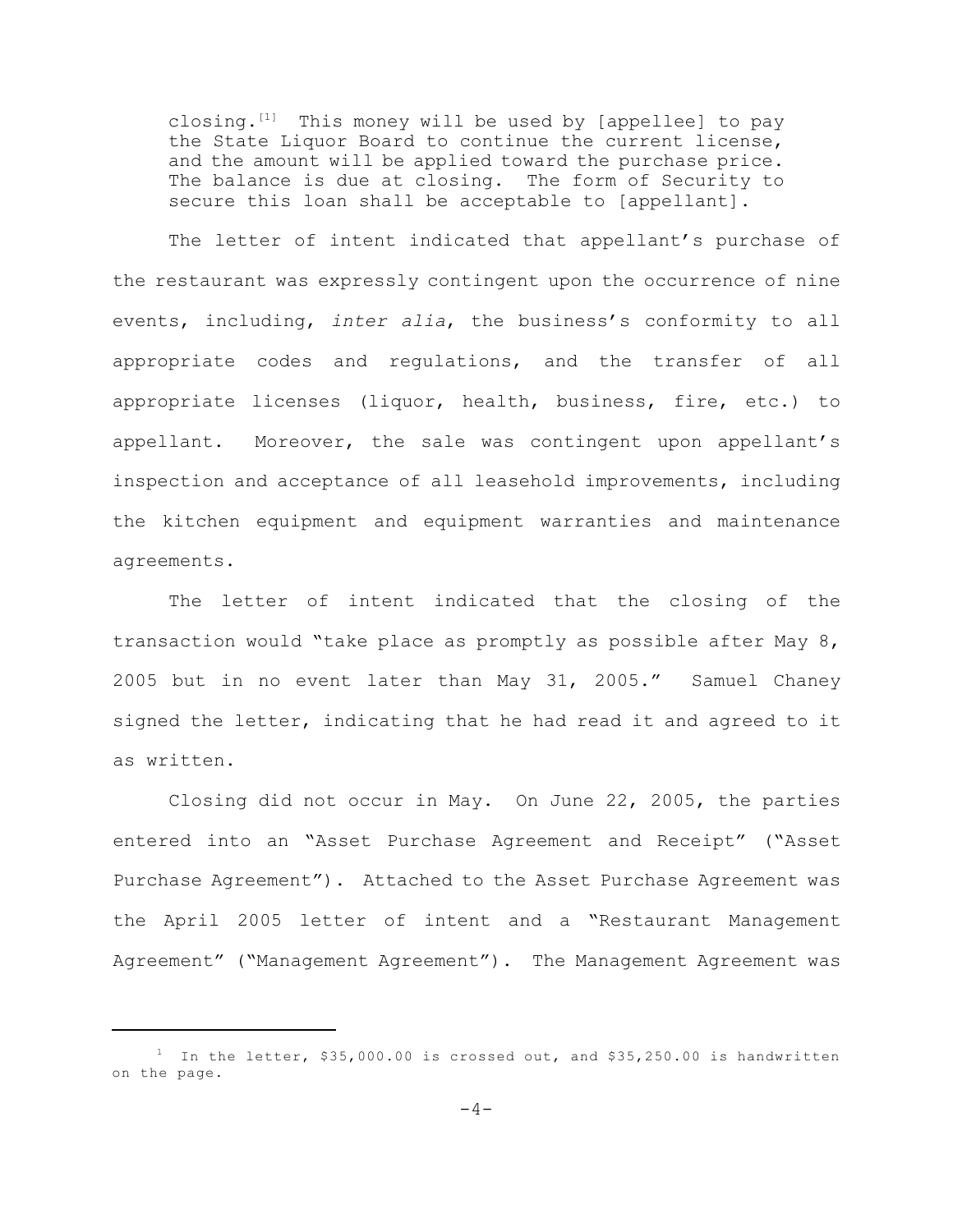entered into by appellee and Eric A. Anderson, Individually.

Pursuant to that agreement, Eric Anderson took over management of the restaurant under appellee's liquor license, on June 27, 2005. The Management Agreement recited that it would "end on the later of September 30, 2005 or the date that the liquor license is transferred to the Manager."

In the Asset Purchase Agreement, appellant agreed to purchase Fins from appellee for the sum of \$150,000.00. The agreement provides:

The purchase price shall be the sum of \$150,000.00, payable as follows:

- \$35,250.00 By holding satisfied, the short term loan to [appellee] dated April 20, 2005 with affiliated Chattel Security Agreement and
- \$114,750.00 By a cashier's check payable to escrow agent at Closing.

Paragraph two of the Asset Purchase Agreement provides:

If, after all conditions of the Letter of Intent/Management Agreement have been met by [appellee], to the satisfaction of [appellant], and [appellant] fails to pay the balance of cash necessary to close this sale and to complete the purchase as herein provided within five (5) days following a written demand to do so, [appellee] shall have the right to enforce this contract by any legal or equitable remedies including, without limitation, by suit for specific performance or by an action for damages for [appellant's] breach of contract in which [appellee] shall be entitled, without limitation, to recovery of [appellee's] loss of bargain, to [appellee's] consequential damages, and to its liability for Broker's commissions[.]

The agreement further provides that the closing date for the sale "shall be on a date which is the later of September 30, 2005

 $-5-$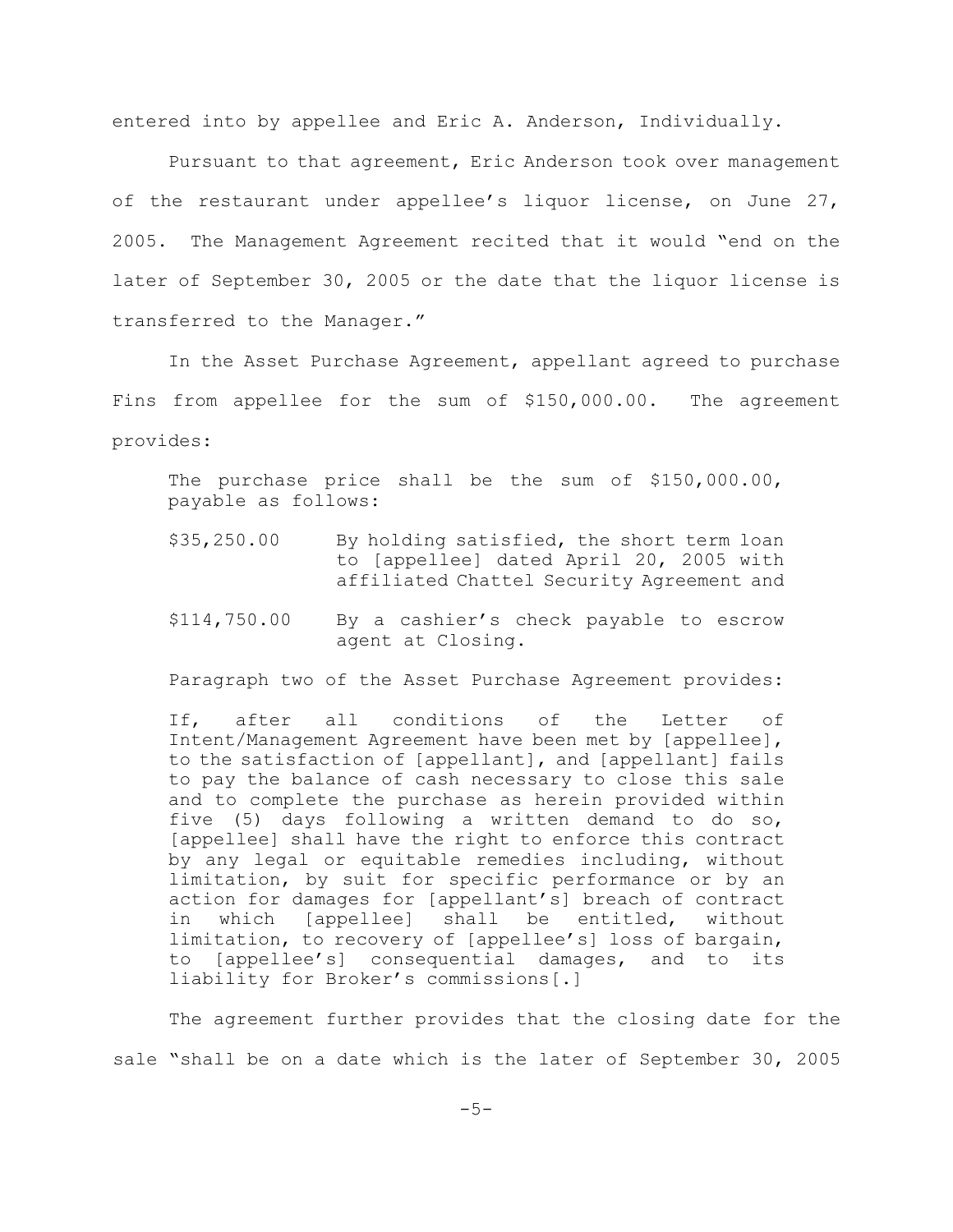or within fifteen (15) days after the premises lease and liquor license is transferred to Buyer."

Paragraph four of the Asset Purchase Agreement recites appellant's acknowledgment that it had examined all elements of the business. That paragraph provides:

By proceeding with closing, [appellant] hereby acknowledges and represents that [appellant] has personally and thoroughly investigated all elements and constituents of the business to be sold hereunder including, without limitation, all heating, cooling, plumbing and electrical systems, the utility services available to the premises, all improvements, fixtures, equipment and appliances situated in or in connection with the premises, as well as all assets and rights included in this sale[.] . . . [Appellant] further acknowledges that [appellant] has examined [appellee's] books and records, that [appellant] is fully aware of possible risks, if there are any, with respect to the business, has formed its own judgment as [to] the worth and potential of the business and assets hereunder, and that [appellant] is relying upon its own judgment and decision in making this offer and in entering into and consummating the purchase and sale of the business and assets hereunder.

The parties attached a Schedule of Conditions to the Asset Purchase Agreement, which was "made and constitute[d]" a part of the agreement. Paragraph six of the Schedule of Conditions provides:

**Condition of Equipment**. All equipment documented in Exhibit "A" attached hereto and by reference incorporated herein is being purchased on an "as is" basis without warranty of merchantability of fitness for any particular purpose; however, at the Closing of this sale, all equipment shall be in working condition and shall comply with all applicable codes and regulations, and [appellee], at its sole expense, shall repair or replace any equipment not in said working condition.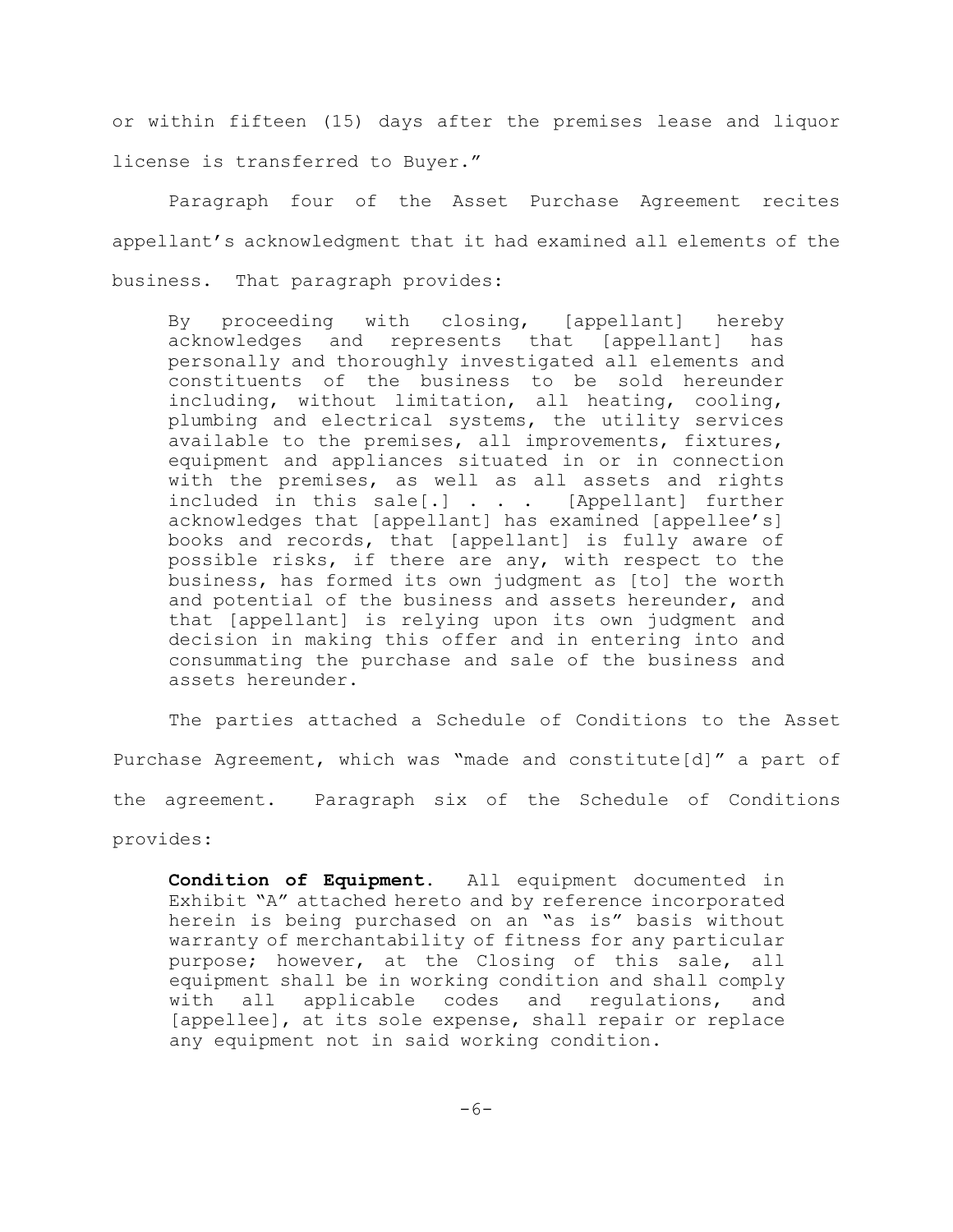Paragraph ten of the Schedule of Conditions reads:

**Accounts Receivable and Payable.** Any and all accounts receivable and payable accruing to and existing as of close of business June 26, 2005, are and shall remain the sole property of [appellee] and responsibility of [appellee] and are not included as a part of this transaction. Any and all accounts receivable and payable, which shall accrue immediately from and after the Closing, shall become the sole responsibility of [appellant]. Any and all accounts receivable and payable accruing to and existing between June 27, 2005 and the closing are and shall remain the sole responsibility of [appellant] and are not included as a part of this transaction.

Paragraph eleven of the Schedule of Conditions states:

**Warranty**. [Appellee] represents and warrants that all outstanding liabilities of the Business shall be paid in full either before Closing or with the proceeds of the sale. [Appellant] shall receive possession and control of the Business free and clear of any liens or other encumbrances, except for the security interest granted [appellee] hereunder.

Paragraph twenty of the Schedule of Conditions provides:

**Business Premises**. Until possession is given, [appellee] agrees to maintain the Business premises, including heating, cooling, plumbing, and electrical systems, built-in fixtures, together with all other equipment and assets included in this sale, in working order and to maintain and leave the premises in a clean, orderly condition and in conformance with all applicable codes, regulations, ordinances, etc. [Appellee] agrees to finish the "Sushi Bar" currently under construction.<sup>[2]</sup> All finishes to be consistent with that in the rest of the restaurant. This new Work to be completed prior to contract closing.

As mentioned, on the day the parties entered into the Asset

 $2$  By inserting handwritten edits, the parties removed from this sentence a clause reading: "and to increase the Bar area by relocating the bar/dining room wall approximately five (5) feet."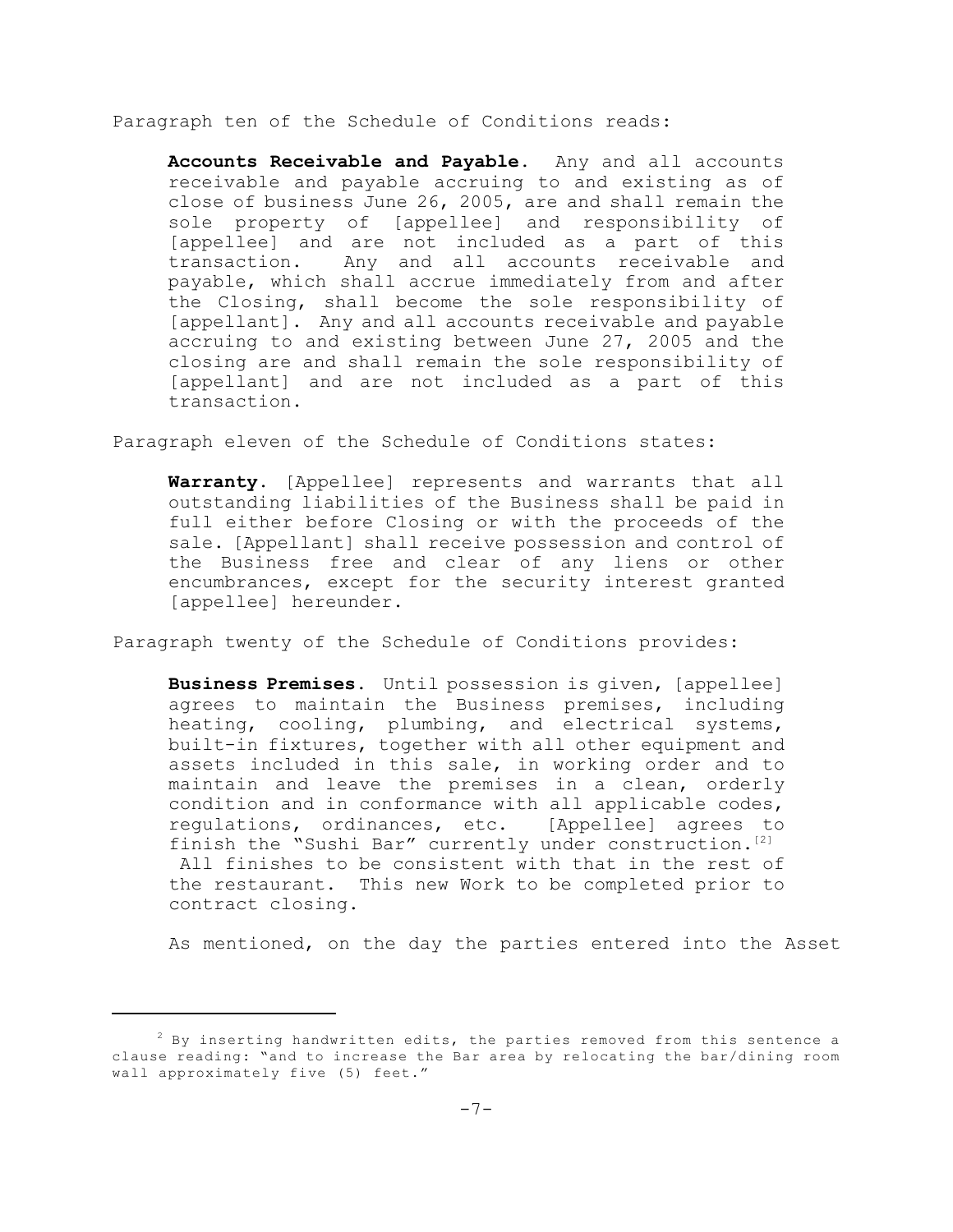Purchase Agreement, appellee also entered into a Management Agreement with Eric Anderson. The Management Agreement provides, in part:

1. TERM OF AGREEMENT. This Agreement shall begin June 27, 2005, and end on the later of [] September 30, 2005 or the date that the liquor license is transferred to the Manager [meaning, Eric Anderson]. The term of this Agreement may be extended from month to month by Agreement of the parties.

\* \* \*

**3. DESCRIPTION OF PROPERTY.** Attached hereto as Exhibit A is the Asset Purchase Agreement between Owner [meaning, Sam & Murphy] and Manager. This Management Agreement shall cover all of the property and assets as set forth in the attached Assets Purchase Agreement. Manager has had an opportunity to inspect the premises and is accepting the premises on an "as is" basis.

\* \* \*

## **6. OFFICE AND OPERATING EQUIPMENT.**

6.1. Owner shall provide Manager with all existing equipment, tables, chairs, decorations, silverware, plates, glasses, furnishings, wall-to-wall carpet, dishwashers, refrigerators, freezers, cooking equipment and utensils, and all other things necessary for the full and complete operation of said restaurant []. Manager shall be responsible for the replacement of any and all Assets which are destroyed, damaged or lost by Manager during this Agreement. Attached hereto as Exhibit B is a list of all equipment to be utilized by Manager during the term of this Agreement.

6.2. Owner represents that there is sufficient equipment in order to operate or manage the restaurant. Any Assets purchased by Manager is owned by Manager and can be removed by Manager provided repairs are made to the property by Manager as a result of the removal of the Assets and the removal will not interrupt or disturb the regular course of business by said removal.

\* \* \*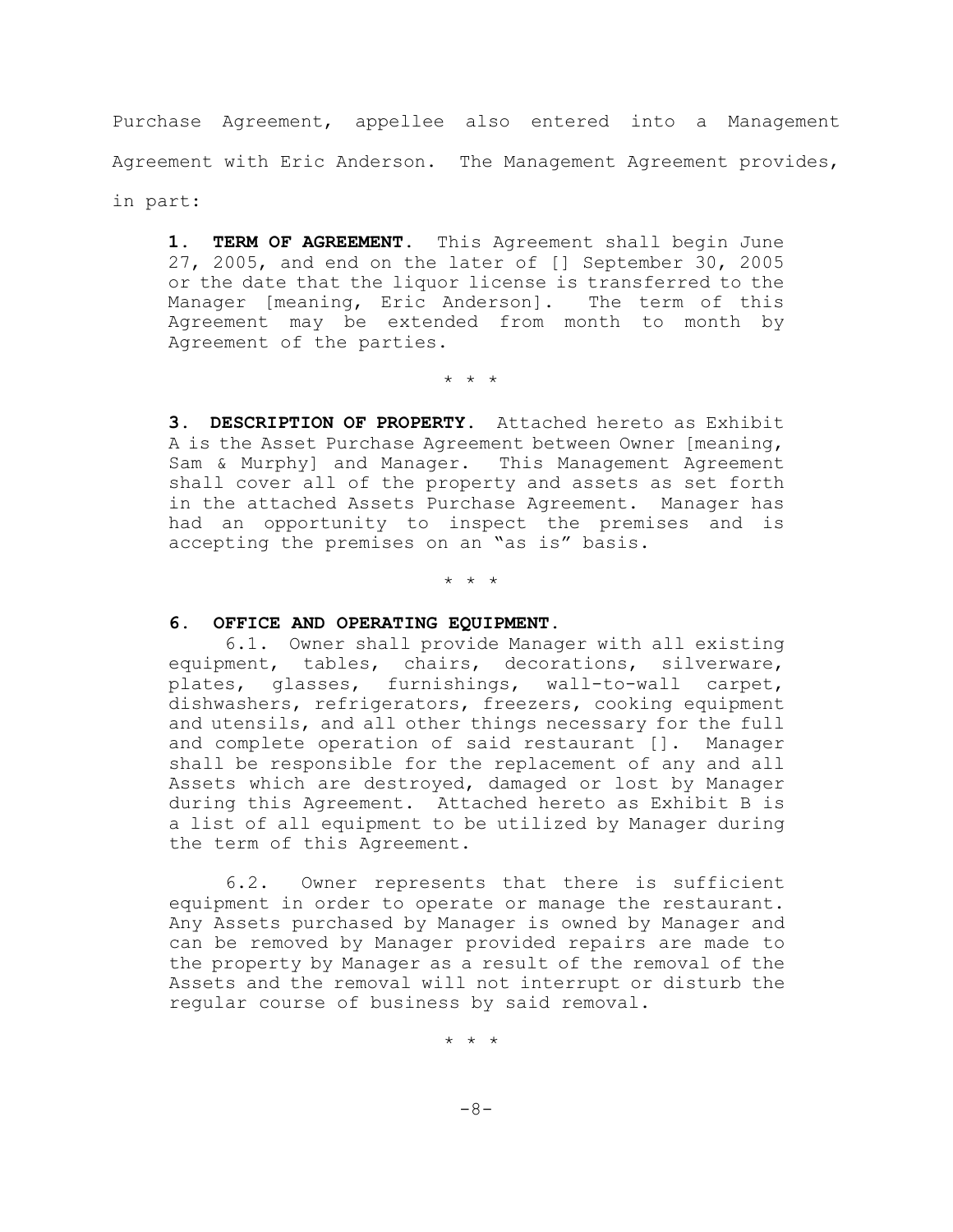## **12. UTILITIES AND REPAIRS.**

12.1. Manager will be responsible for the reasonable and proper care of the Restaurant premises furnished by Owner and shall return same in the same condition as existed on June 27, 2005, normal wear and tear excepted. Manager will be responsible for payment of utility charges, rent, all alcoholic beverage fees for the renewal of the license and all other expenses in connection with the restaurant premises.

12.2. Manager shall also be responsible for all maintenance of the electrical, mechanical and plumbing systems in the restaurant premises and for any repairs necessitated by the operation of the restaurant.

\* \* \*

**36. REPRESENTATIONS OF MANAGER.** Manager has the experience and financial ability to manage the restaurant and make the payments, has inspected the property and is willing to take the property in its present AS IS condition subject to all rules, regulations, and restrictions.

Manager has inspected, or has had the opportunity to inspect the books and records of Owner and is aware of the income attributed to the premises. Knowing all of that and after full inspection, Manager agrees to go forward with the managing of the property subject to the terms and conditions of this Agreement.

Five days later, on June 27, 2005, appellant took over possession, management, and operation of Fins. Shortly thereafter, appellant made various repairs to the restaurant, including repairs to the restaurant's raised seating area and to the structure's heating, ventilation, and air conditioning system. Appellant paid for the repairs and did not seek contribution from appellee at the time the repairs were made.

During the summer and fall of 2005, after appellant had taken over the management of the restaurant, customers at the restaurant

 $-9-$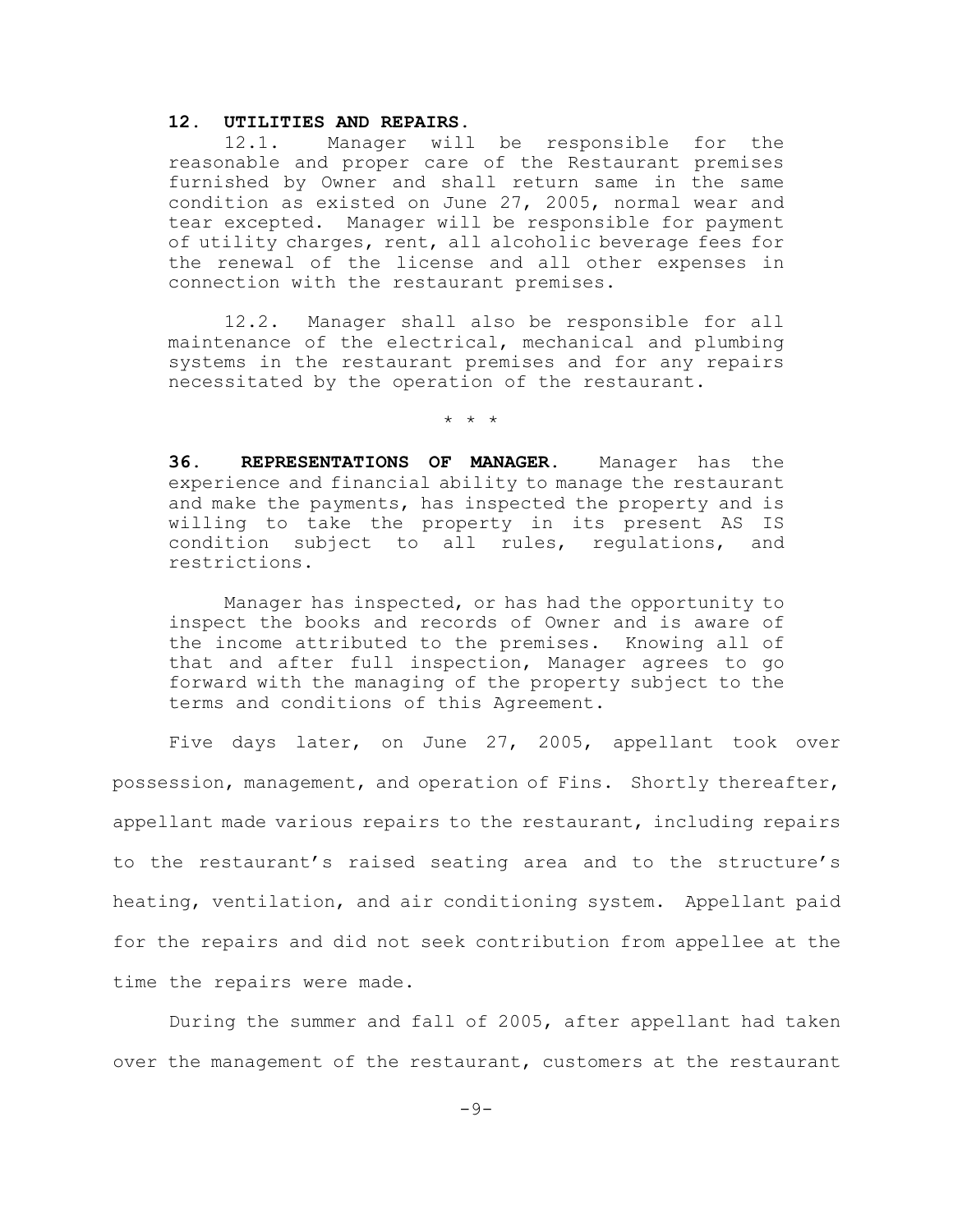redeemed \$3,951.91 in gift certificates that were issued by appellee before June 27, 2005. On September 27, 2005, appellant sent a letter to Samuel Chaney requesting him to provide "a detailed, accurate accounting of gift certificates sold, indicating date sold, the denomination of the certificate, and the current status of the certificate, i.e. redeemed or outstanding." The letter further indicated that in the event the requested information was not received in time to conduct a proper audit before closing, then "monies in sufficient amount to ensure these certificates [would] not be a liability to Anderson Adventures, LLC [would] be deducted from the sale price and set aside in an escrow account held by the closing attorney."

Three weeks later, Eric Anderson sent a letter to Samuel Chaney and attached reports by the Maryland Department of Health and Mental Hygiene. In the letter, Eric Anderson wrote that the reports indicate "several conditions that must be corrected[.]" Eric Anderson informed Samuel Chaney that "[a]ny and all costs incurred in order to bring these conditions into code compliance will be reduced from the selling price of the business."

On November 7, 2005, the parties closed on the sale of the restaurant. At that time, appellant declined to tender the full purchase price of the restaurant. Appellant contended that it was entitled to withhold \$39,993.38, for repairs to the restaurant, replacement of equipment, redemption of gift certificates, and

 $-10-$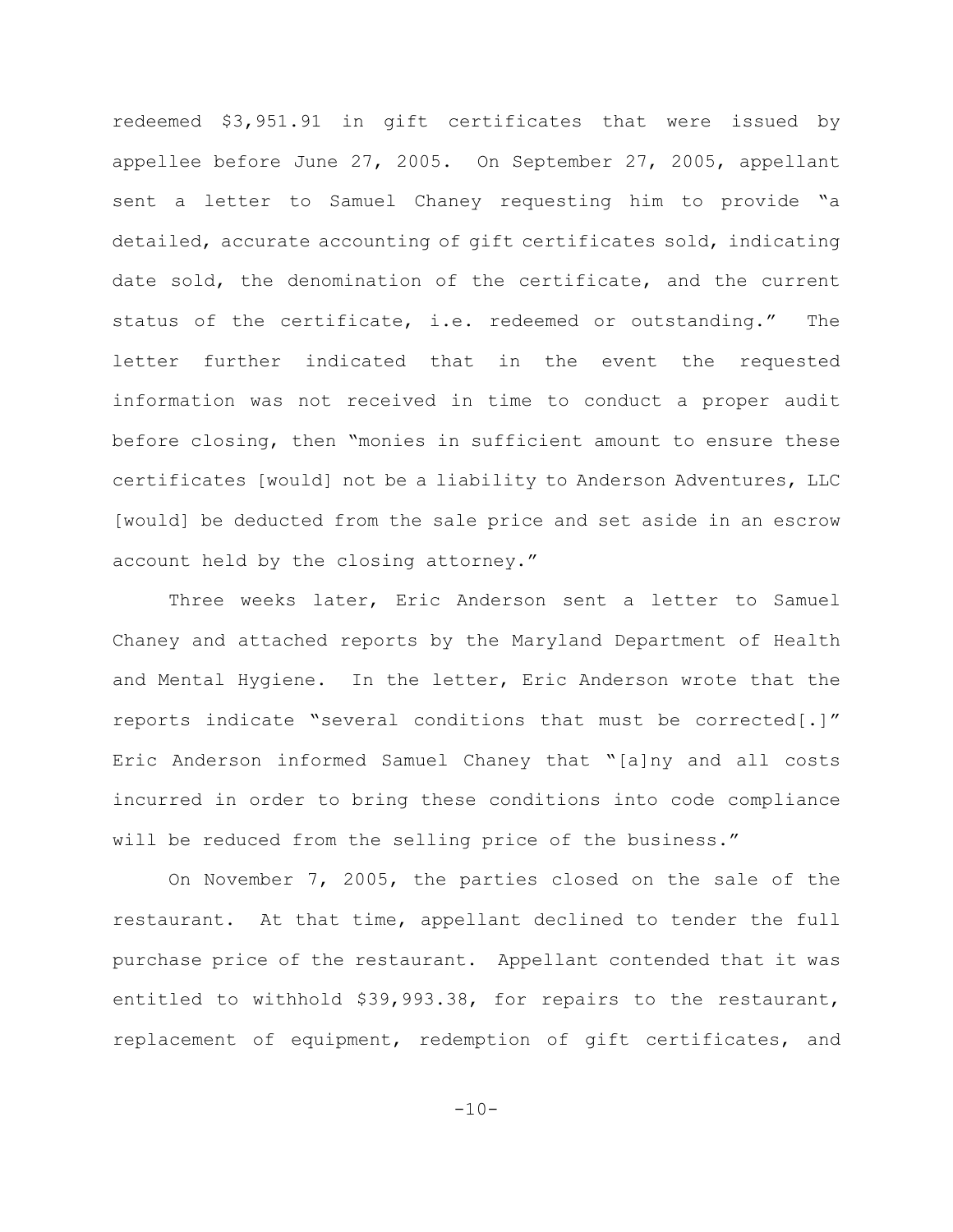related expenses incurred since Eric Anderson over management of Fins on June 27, 2005. Although the parties disagreed about whether appellant was entitled to withhold funds, they proceeded with closing in order to protect the restaurant's lease and liquor license.

On November 16, 2005, appellant filed a petition for the appointment of a receiver for an insolvent corporation under the Bulk Transfers Act.<sup>3</sup> Appellant alleged that pursuant to the Asset Purchase Agreement the purchase price for the business "had to be adjusted for the conditions of transfer of the liquor license and lease, which included payment of [appellee's] back taxes and [appellee's] back rents." Appellant stated that the approximate balance of the purchase price was \$50,000.00; it "held back \$40,000.00 for additional adjustments to the Purchase Price"; and the remaining \$10,000.00 due on the purchase price "will be paid in to Court in connection with this Petition for Receivership[.]" Appellant represented that the "Seller [appellee] has objected to the Purchaser's [appellant's] set off claims of \$50,000.00 and Seller will be filing a counter-petition and motion asking the Court to order Purchaser to pay \$40,000.00 in to Court as well."

 $3$  The Bulk Transfers Act applies to "any transfer in bulk and not in the ordinary course of the transferor's business of a major part of the materials, supplies, merchandise or other inventory [] of an enterprise subject to this title." CL § 6-102. The "Bulk Transfers" Act exists "to protect creditors against dishonest debtors surreptitiously selling their assets to bona fide purchasers and vanishing with the proceeds." *Chromacolour Labs, Inc. v. Snider Bros. Prop. Mgt., Inc.,* 66 Md. App. 320, 325 (1986).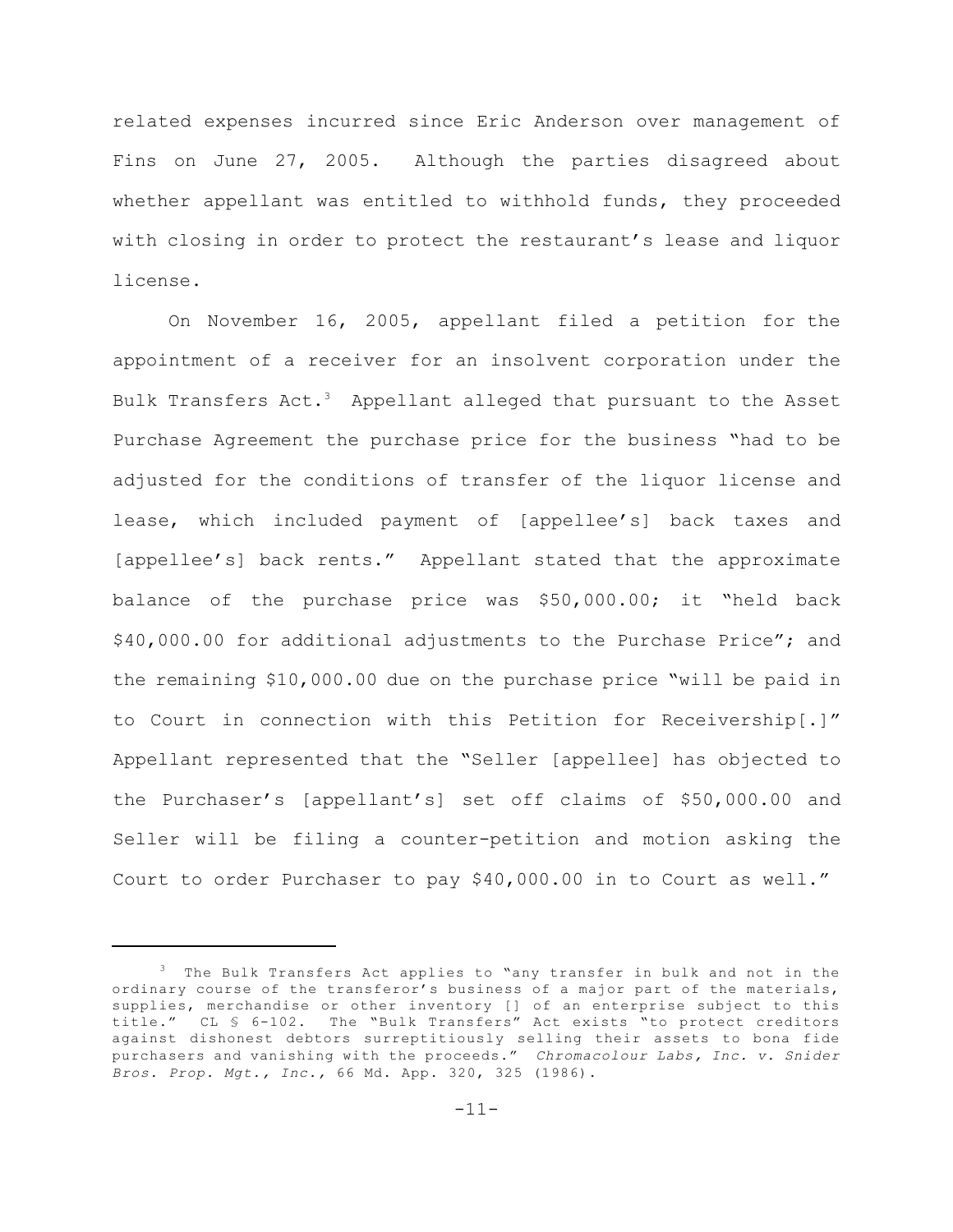Appellant claimed in the petition that the total amount of appellee's unsecured debt is \$87,503.20. Appellant sought the appointment of a receiver to receive funds from the bulk transfer and to pay claims as they are approved by the court. Appellant further requested the court to determine the nature and priority of the claims of appellee's creditors.

On December 6, 2005, appellant filed a motion to pay funds into the court and attached to the motion a check in the amount of \$10,264.75, payable to the Clerk of the Circuit Court for Anne Arundel County. Two days later, the court docketed an order appointing Richard R. Trunnell, Esq., as receiver. Upon the parties' request, the court later substituted Jerome Feldman, Esq., as receiver.

Appellee filed the counter-petition for appointment of receiver and contended that appellant should be made to deposit a total of \$50,000.00 into the court registry, reflecting not only the \$10,000.00 that appellant already had deposited but also the additional \$40,000.00 that appellant had withheld at settlement.

 On June 16, 2006, the counter-petition came on for a two-day hearing. After hearing testimony from various witnesses and reviewing numerous exhibits, the court issued an oral ruling. The court ruled that the Asset Purchase Agreement and the Management Agreement must be read in conjunction and that, together, the agreements create an ambiguity concerning which party was

-12-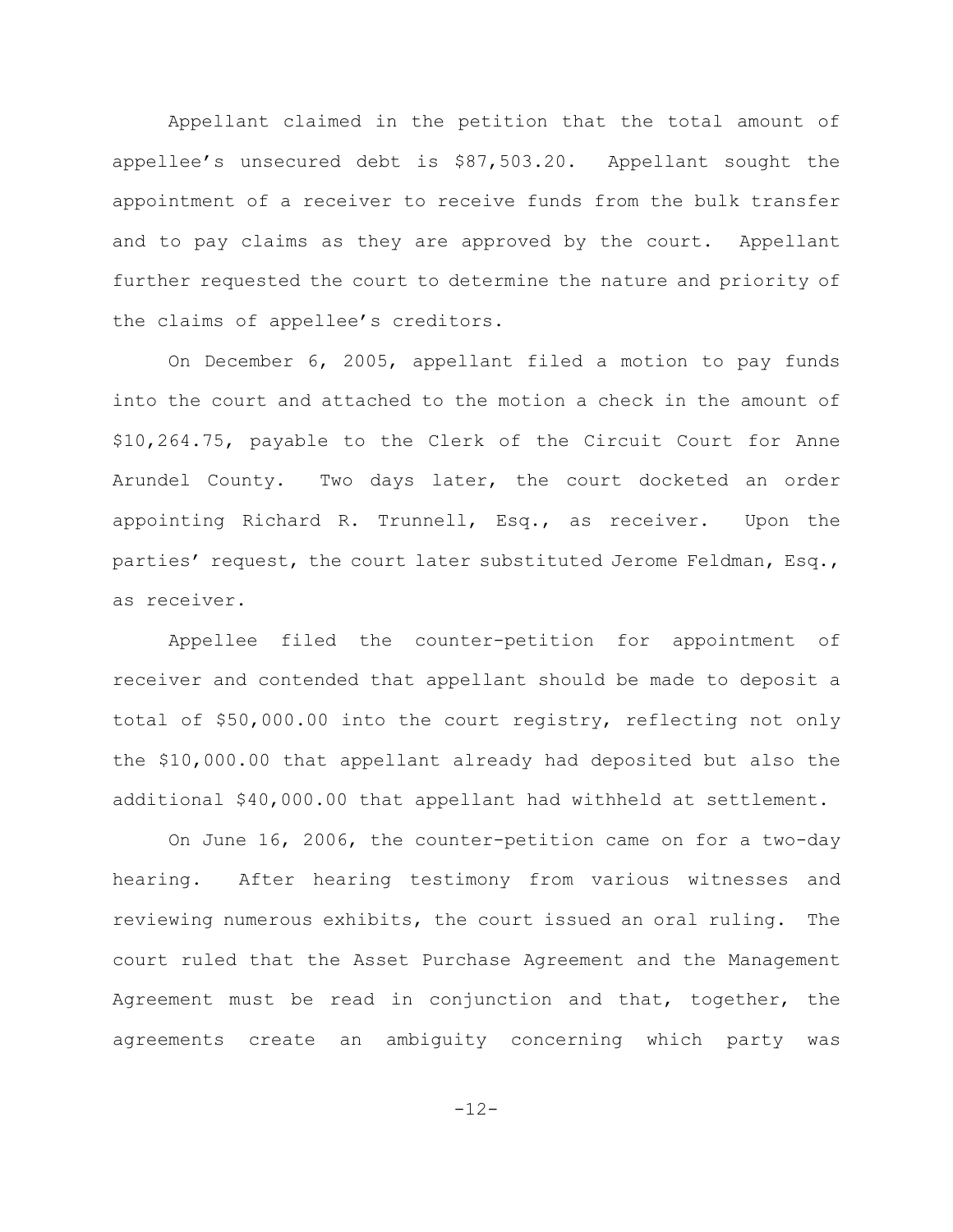responsible for the payment of repairs made to the restaurant's structure and equipment after June 27, 2005. The court stated that it did not know who drafted the agreements and it therefore could not hold the ambiguities against the drafter. Shortly after the court gave its ruling, Eric Anderson stated that he was the drafter of the Management Agreement. The court stated that it would incorporate into its ruling that Eric Anderson was the drafter of the agreement and "hold the ambiguity against him."

Based on the evidence that it had reviewed, including parol evidence, the court determined that there "was the sale of the restaurant, and . . . the effective date of the transfer was June 27, 2005." The court further determined that the sale of the restaurant was "as is" and that appellant had purchased the restaurant "lock, stock and barrel." The court concluded that appellant was responsible for almost all expenses paid after June 27, 2005. The court reasoned that appellant was not permitted to withhold \$5,000.00 towards the purchase price of the restaurant to account for gift certificates issued by appellee but redeemed to appellant. The court determined that paragraph ten of the Schedule of Conditions indicated that appellant was responsible for the restaurant's accounts receivable and payable accruing after June 27, 2005, including the gift certificates that appellee issued. By that ruling, the court rejected appellant's claim that the certificates became accounts payable that accrued upon issuance and

-13-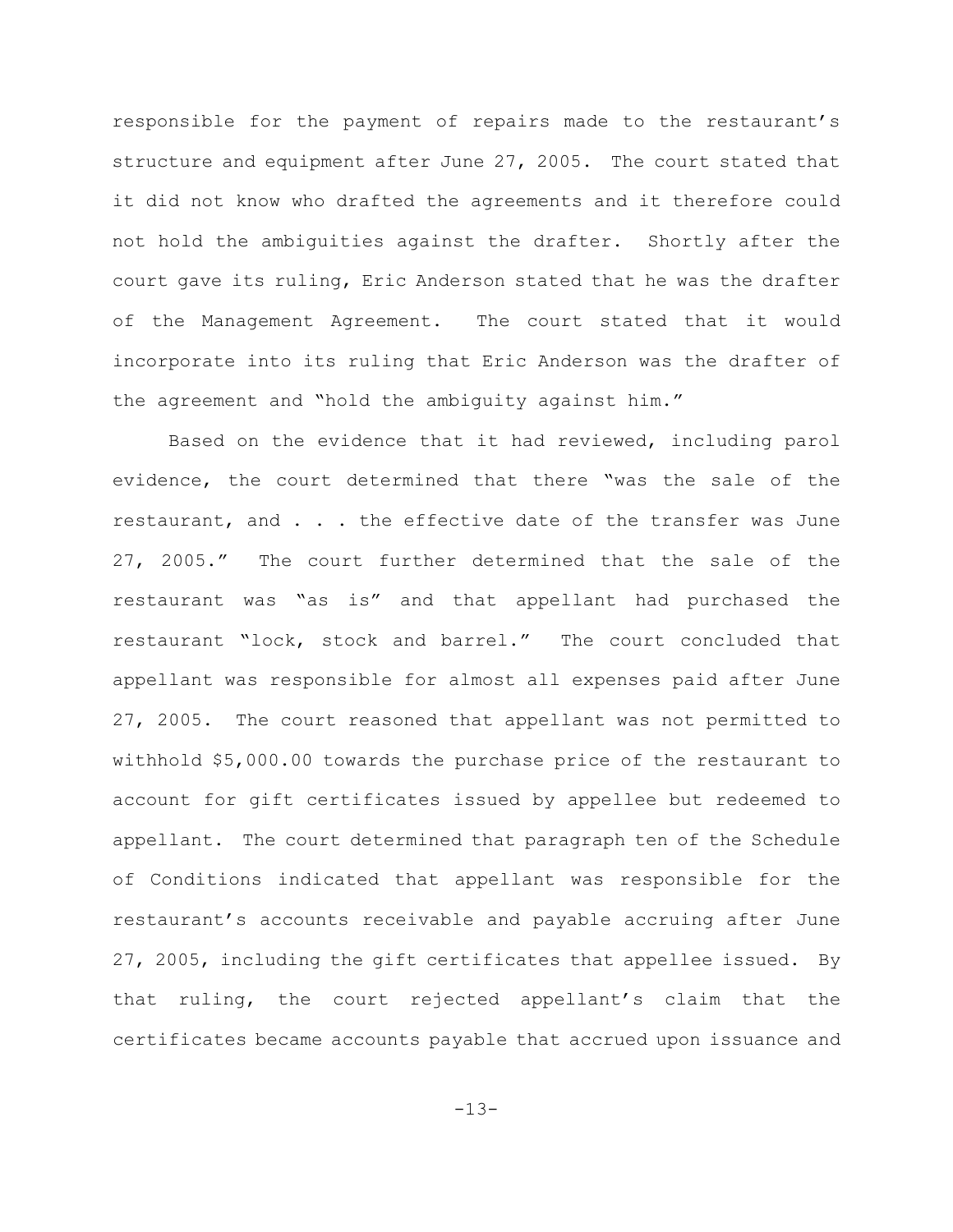were therefore the obligation of appellee.

As mentioned, appellant withheld \$39,933.38 from the purchase price of the property at settlement. In its oral ruling, the court determined that appellant properly withheld only \$13,194.18 for various expenses it had incurred before closing.

Appellant thereafter filed a motion for reconsideration, which the court denied. Appellant noted this timely appeal.

### **DISCUSSION**

#### I.

Appellant contends that the court, in deciding whether appellant was entitled to withhold \$39,993.38 from the purchase price of the restaurant, erroneously relied upon the "as is" provision in paragraph three of the Management Agreement. Appellant maintains that the Management Agreement does not address at all the purchase or sale of restaurant assets; rather, it relates only to the management of the restaurant from June 27, 2005 (the date Eric Anderson began managing the restaurant), until closing in November 2005. Appellant argues that the court failed to give proper attention to express warranties that appellee made in paragraph six of the Asset Purchase Agreement, which controls the purchase and sale of the assets.

Appellee responds that the court did not err in finding that appellant purchased the restaurant on an "as-is" basis and therefore was responsible for all repairs in the restaurant that took place

-14-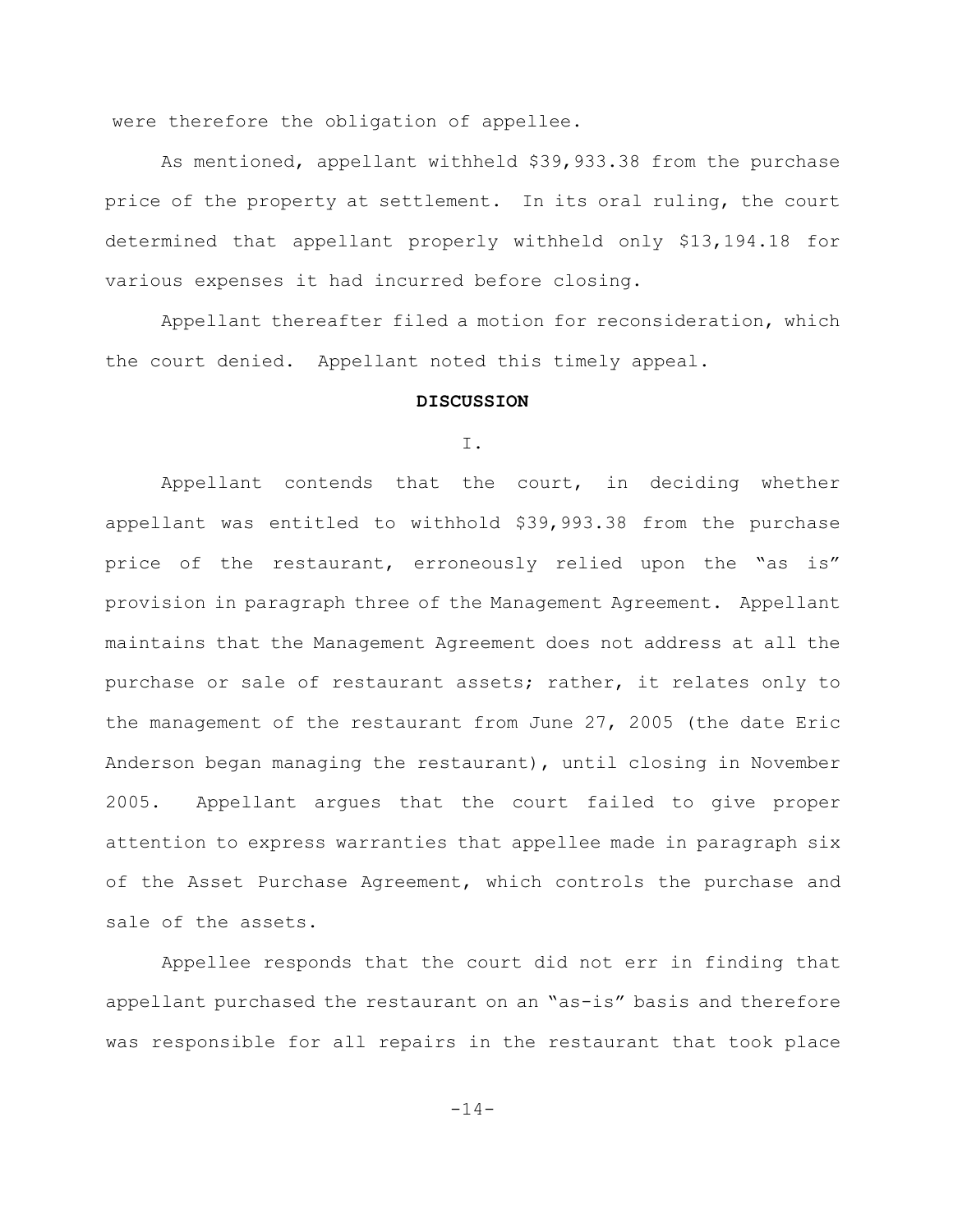after June 27, 2005, when, in appellee's words, appellant "took control of the restaurant." Appellee contends that the court properly read the Management Agreement and the Asset Purchase Agreement in conjunction with each other and that the agreements, read together, create an ambiguity about who was responsible for repairs. Appellee further maintains that the ambiguities were properly construed against appellant, as the drafter of the Management Agreement.

"Maryland adheres to the principle of the objective interpretation of contracts." *Cochran v. Norkunas*, 398 Md. 1, 16 (2007). The court "'giv[es] effect to the clear terms of the contract regardless of what the parties to the contract may have believed those terms to mean.'" *United Servs. Auto. Ass'n v. Riley*, 393 Md. 55, 79 (2006) (quoting *Towson Univ. v. Conte*, 384 Md. 68, 78 (2004)). "Words are to be given their ordinary meaning[.]" *Auction and Estate Representatives, Inc. v. Ashton*, 354 Md. 333, 343 (1999) (citation and internal quotation marks omitted). If the language of a contract is unambiguous, the court "do[es] not contemplate what the parties may have subjectively intended by certain terms at the time of formation." *Cochran*, 398 Md. at 16. Rather, the "'court must presume that the parties meant what they expressed.'" *United Services,* 393 Md. at 80 (quoting *Towson Univ.*, 384 Md. at 78).

"Ambiguity arises if, to a reasonable person, the language used

 $-15-$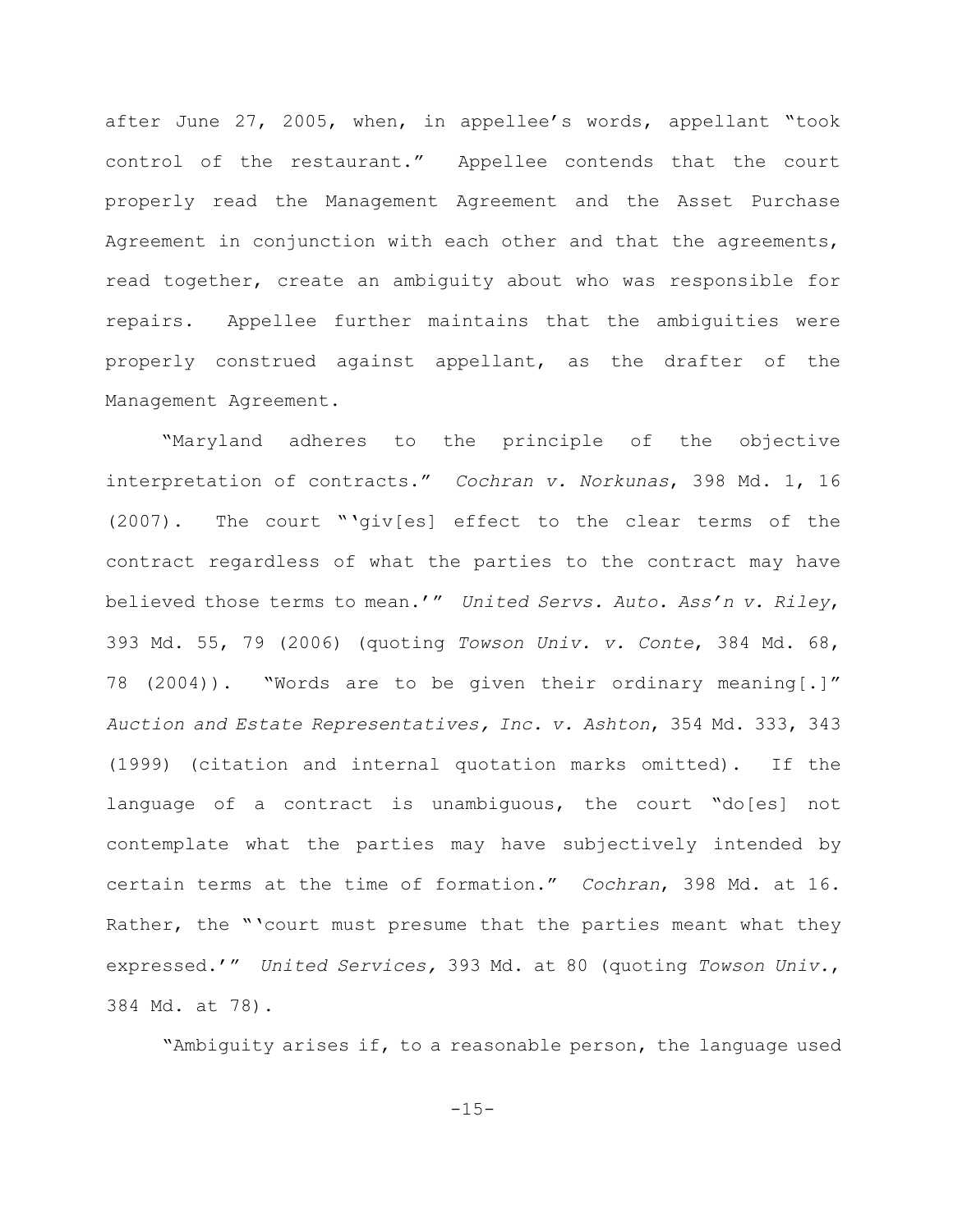is susceptible of more than one meaning or is of doubtful meaning." *Cochran*, 398 Md. at 17. "To determine whether a contract is susceptible of more than one meaning, the court considers 'the character of the contract, its purpose, and the facts and circumstances of the parties at the time of the execution.'" *Phoenix Servs. Ltd. P'ship v. Johns Hopkins Hosp.*, 167 Md. App. 327, 392 (2006) (quoting *Pacific Indem. Co. v. Interstate Fire & Cas. Co.*, 302 Md. 383, 388 (1985)). "A contract is not ambiguous merely because the parties do not agree as to its meaning." *Maslow v. Vanguri*, 168 Md. App. 298, 319 (2006).

"If a trial court finds that a contract is ambiguous, it may receive parol evidence to clarify the meaning." *Id.* Moreover, "where an ambiguity exists in a contract, the ambiguity is 'resolved against the party who made it or caused it to be made, because that party had the better opportunity to understand and explain his meaning.'" *L & H Enters., Inc. v. Allied Bldg. Products Corp.*, 88 Md. App. 642, 650 (1991) (quoting *King v. Bankerd*, 303 Md. 98, 106 (1985)). "Contract interpretation, including the determination of the ambiguity of a contract, is a question of law and subject to *de novo* review." *United Services*, 393 Md. at 79.

The Management Agreement, by its terms, governs the relationship between Eric Anderson and appellee before closing of the sale of the restaurant to appellant. The agreement clearly indicates that Eric Anderson agreed to manage Fins beginning on June

-16-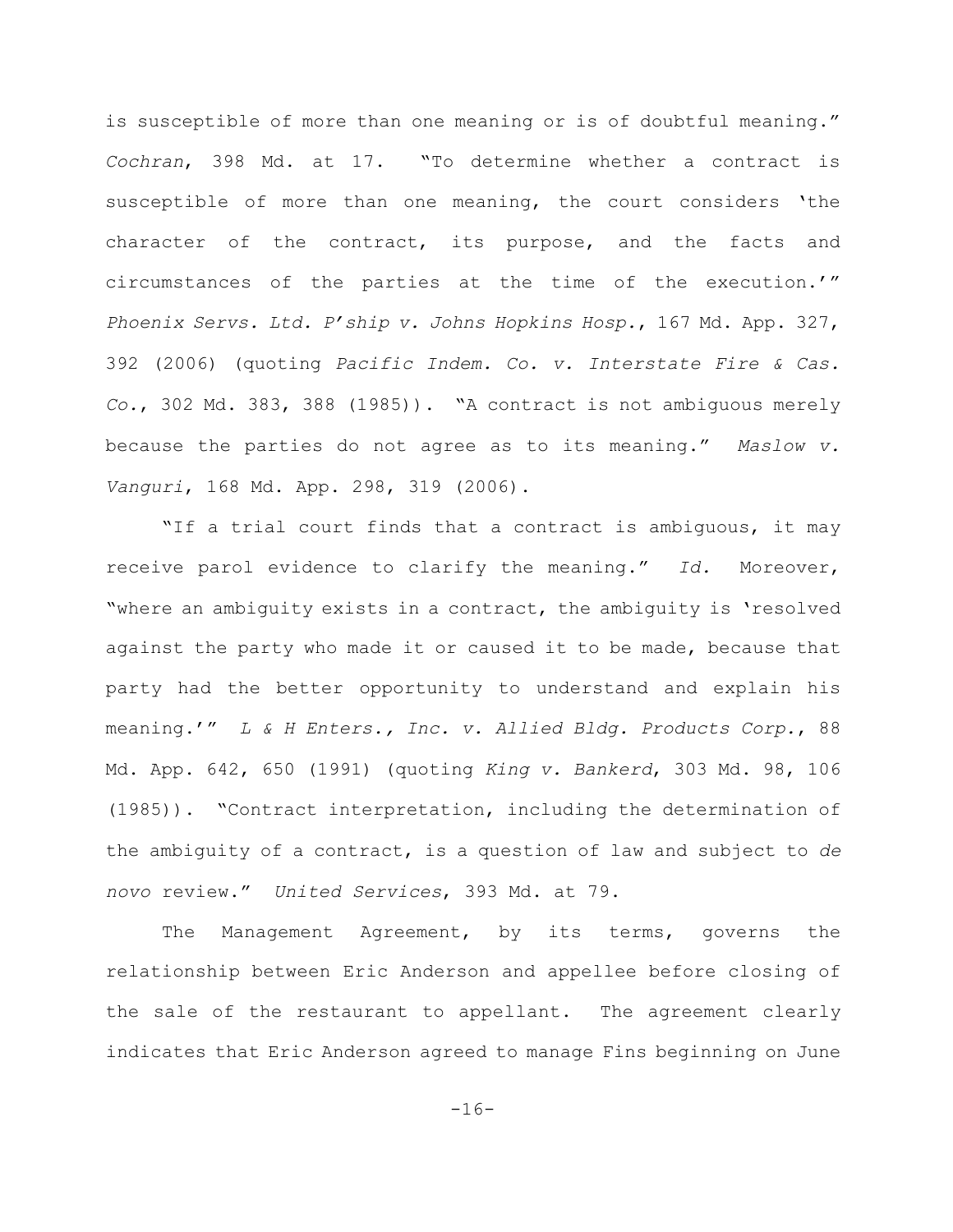27, 2005. Appellee represented in the agreement that there was "sufficient equipment in order to operate or manage the restaurant." Eric Anderson, for his part, represented that he had "inspected the property and [wa]s willing to take the property in its present AS IS condition subject to all rules, regulations, and restrictions."

Eric Anderson further agreed in the Management Agreement to "be responsible for the reasonable and proper care of the Restaurant premises furnished by [appellee]" and to "be responsible for payment of utility charges, rent, all alcoholic beverage fees for the renewal of the license and all other expenses in connection with the restaurant premises." Moreover, the agreement provides that Eric Anderson was responsible for all repairs and expenses related to the operation of the restaurant. Notably, the Management Agreement does not address the purchase or sale of the restaurant or restaurant equipment.

The Asset Purchase Agreement, which specifically refers to the Management Agreement, governs the purchase and sale of Fins from appellee to appellant. Paragraph six of the Schedule of Conditions, which was attached to the Asset Purchase Agreement, provides that appellant purchased all equipment

on an "as is" basis without warranty of merchantability of fitness for any particular purpose, however, at the Closing of this sale, all equipment shall be in working condition and shall comply with all applicable codes and regulations, and [appellee], at its sole expense, shall repair or replace any equipment not in said working condition.

$$
-17-
$$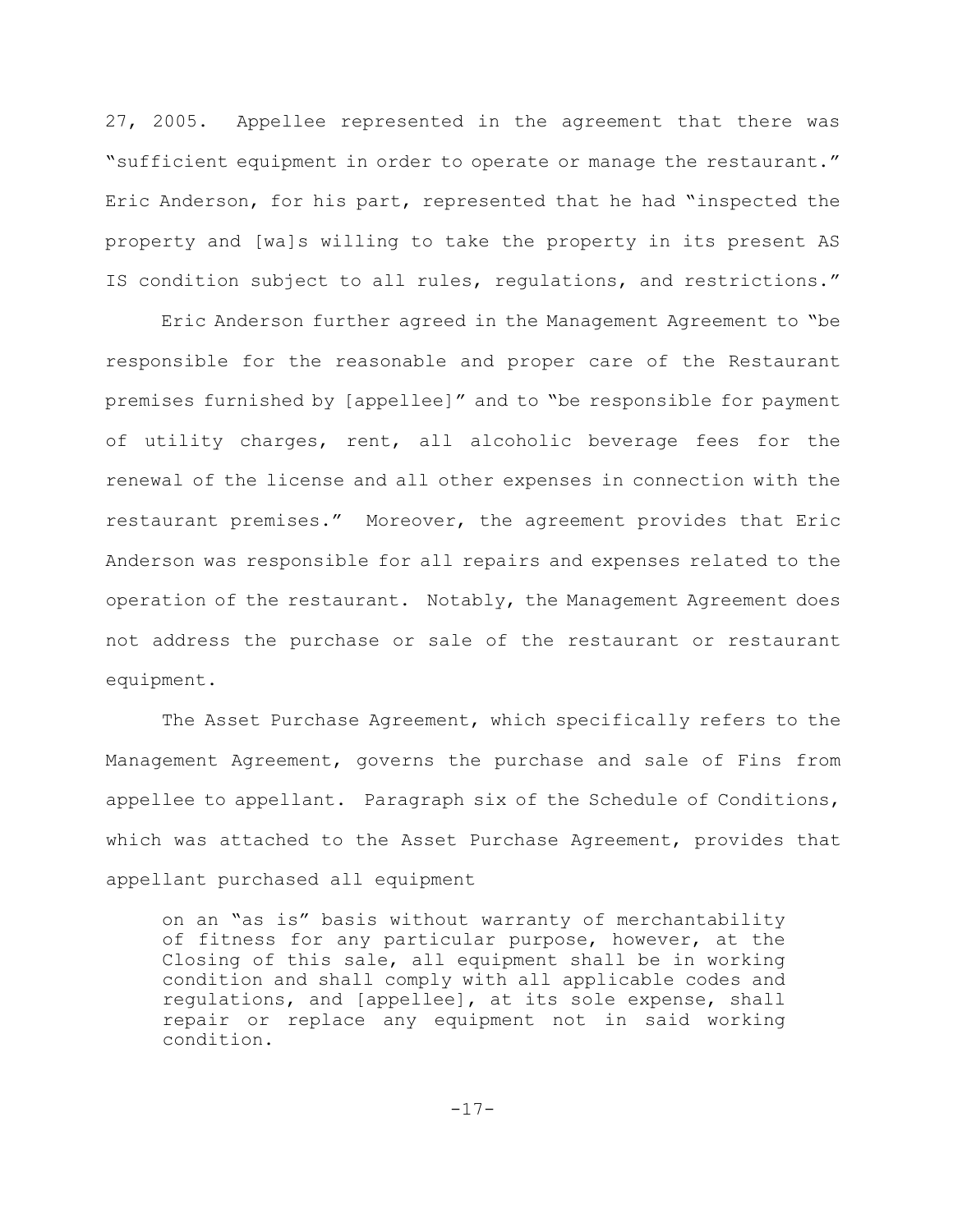Appellee expressly warranted, moreover, "that all outstanding liabilities of the Business would be paid in full either before Closing or with the proceeds of the sale."

We agree with the court and appellee that the court could not properly read the Asset Purchase Agreement and attached Schedule of Conditions without taking into consideration the Management Agreement. *See Shoreham Developers, Inc. v. Randolph Hills, Inc.*, 248 Md. 267, 271-72 (1967). The two agreements together govern the relationship between the parties, and the Management Agreement specifically refers to the Asset Purchase Agreement. Both agreements, which were executed on the same day, address which party is responsible for the maintenance of and repairs to the equipment in the restaurant.

We disagree with the court and appellee, however, that the two agreements, when read together, create an ambiguity insofar as they concern responsibility for the maintenance and repair of the restaurant and equipment after Eric Anderson began managing the restaurant on June 27, 2005. We conclude, in our independent review of the two agreements, that they are not ambiguous. In both, appellee declared that the restaurant and equipment were in good working order. In the Management Agreement, which governed the relationship between Eric Anderson and appellee before the closing of the sale of Fins to appellant, appellee represented that there was "sufficient equipment in order to operate or manage the

-18-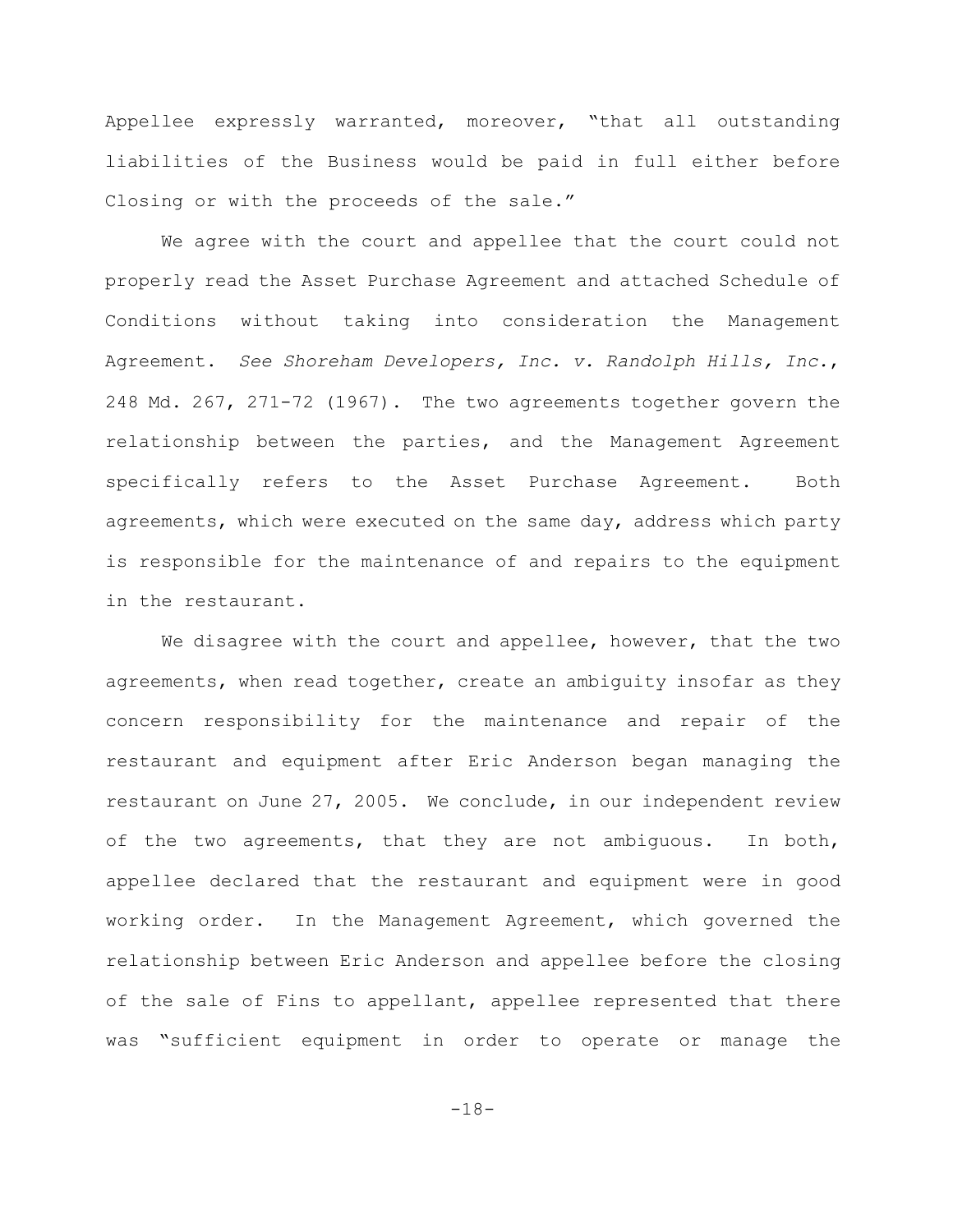restaurant." In the Asset Purchase Agreement, appellee agreed that the equipment would be in working order at the time of closing. That agreement further provided that appellee, at its sole expense, was responsible for repairing or replacing any equipment not in working condition.

Eric Anderson agreed in the Management Agreement to accept the "premises as is" for the purposes of managing the restaurant, and to maintain and repair the restaurant and equipment while he was managing the restaurant. Eric Anderson's agreement to that term of the Management Agreement does not absolve appellee of its responsibility under the agreement to ensure that the equipment was "sufficient" to operate the restaurant. The Management Agreement does not require appellant to purchase the equipment "as is" and does not govern the purchase of the equipment. The court erred, therefore, in ruling that the "as is" term of the Management Agreement controlled over the express terms of the Asset Purchase Agreement. Appellant's agreement in the Asset Purchase Agreement to purchase the equipment "on an 'as is' basis," without warranty of merchantability of fitness for any particular purpose," does not relieve appellee of its express warranty in the immediately following clause of the same paragraph that "all equipment shall be in working condition and shall comply with all applicable codes and regulations at the time of closing," and that appellee would "repair or replace, at its sole expense, any equipment not in said working

-19-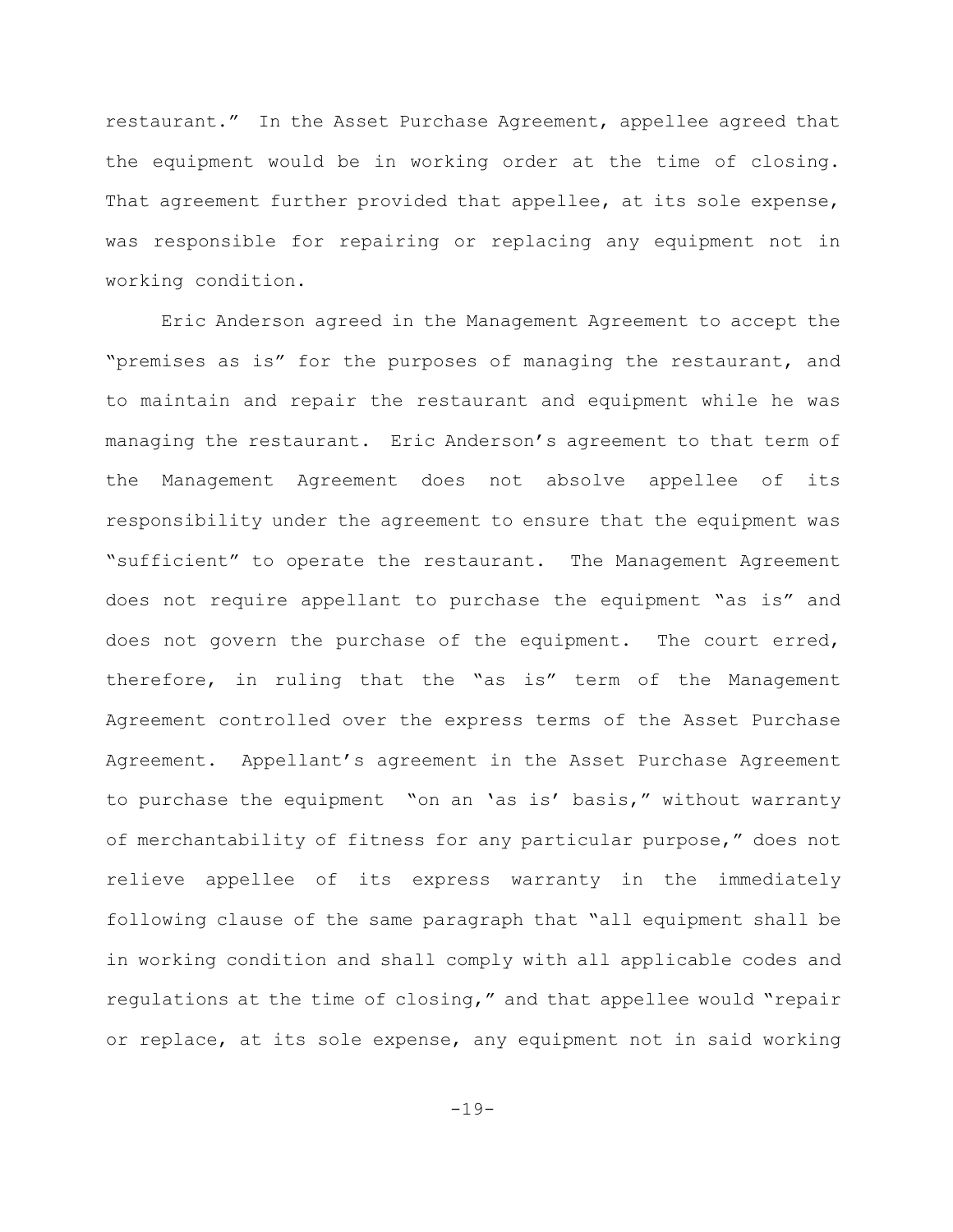condition." *Cf. Azat v. Farruggio*, 162 Md. App. 539, 557 (2005) (holding that an "as is, where is" disclaimer in a lease agreement did not operate to nullify the appellant's express warranty to provide marketable title).

The court therefore erred in finding that, under the agreements, appellant was responsible for the repair and replacement of equipment. Under the terms of the Management Agreement, appellee was responsible for any repairs necessary to make the equipment "sufficient" for the operation of the restaurant during appellant's management of the restaurant. Moreover, under the terms of the Asset Purchase Agreement, appellee was responsible for the repair and replacement of any equipment not in working condition or not in compliance with applicable codes and regulations at the time of settlement. Appellant, for his part, was responsible for any maintenance and improvement to restaurant equipment after he began managing the restaurant, excluding those improvements that appellee agreed to complete. Appellant would, then, be entitled to withhold from the purchase price the amount paid to make necessary repairs. We must vacate the judgment and remand for the court to determine which of the disputed expenditures were for repairs and, consequently, are appellee's obligation under the terms of the agreements.

## II.

Appellant also challenges the court's determination that gift

 $-20-$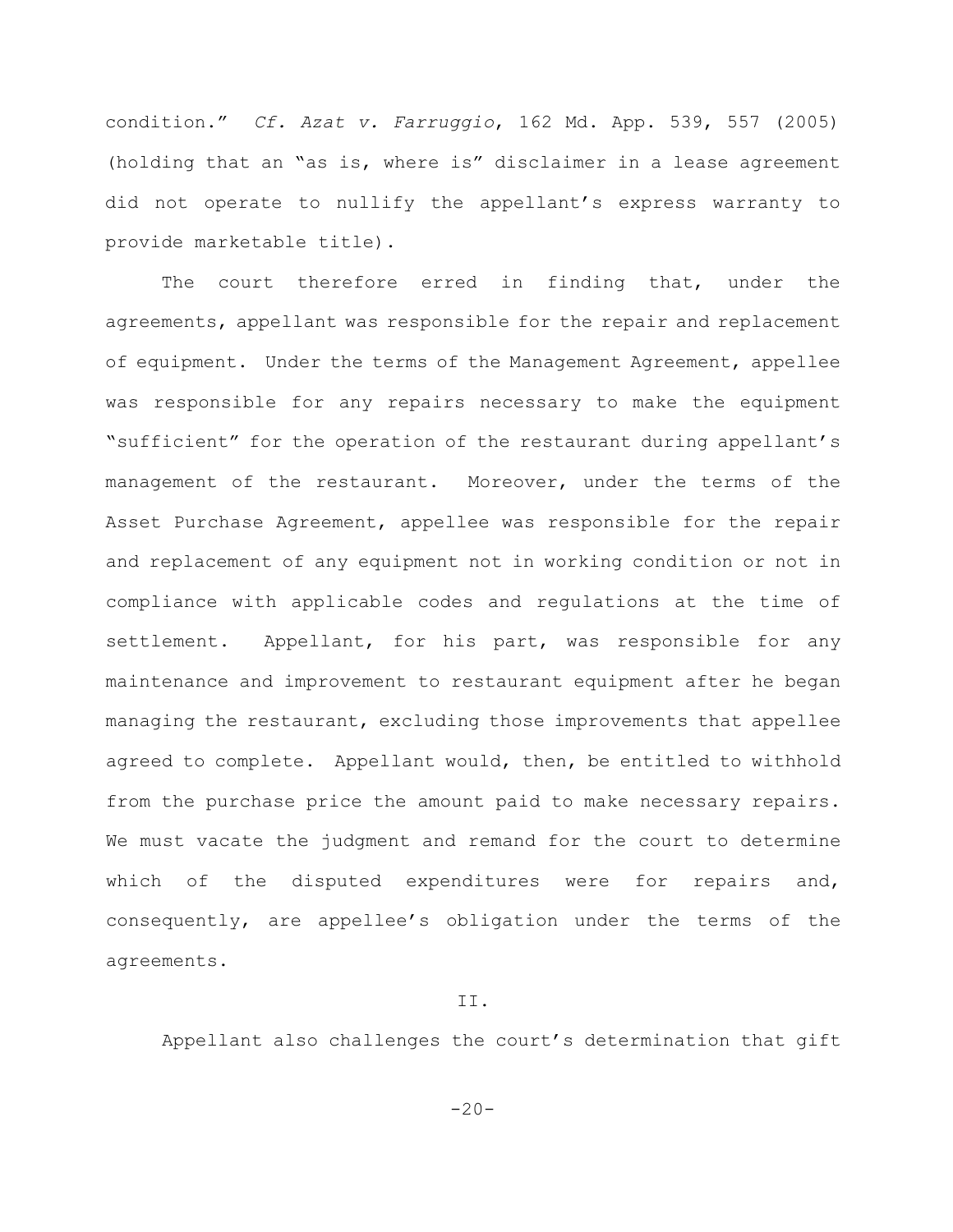certificates, which were issued by appellee before June 27, 2005, but redeemed to appellant after that date, did not remain appellee's responsibility. Appellant contends that the court, in disallowing appellant's claims for credit for the gift certificate redemptions at issue, misread paragraph ten of the Schedule of Conditions. That paragraph provides that accounts receivable and payable "accruing to and existing as of close of business June 26, 2005, are and shall remain the sole property of [appellee] and responsibility of [appellee] and are not included as a part of this transaction." All accounts receivable and payable accruing to and existing between June 27, 2005 and closing, or immediately from and after closing, "are and shall remain the sole responsibility of [appellant] and are not included as a part of this transaction."

Appellee responds that the court correctly reasoned that, once appellant assumed responsibility for the restaurant, appellant could not later assign financial responsibility back to appellee. Appellee contends that gifts certificates are neither accounts payable nor accounts receivable, so paragraph ten of the Schedule of Conditions is inapplicable. Appellee further maintains that, because there was no reference to gift certificates in any of the documents reflecting the agreement between the parties, the court properly disallowed appellant's withholding \$5,000.00 from the sales price to account for gift certificates.

It is not necessary that we determine whether the disputed gift

-21-